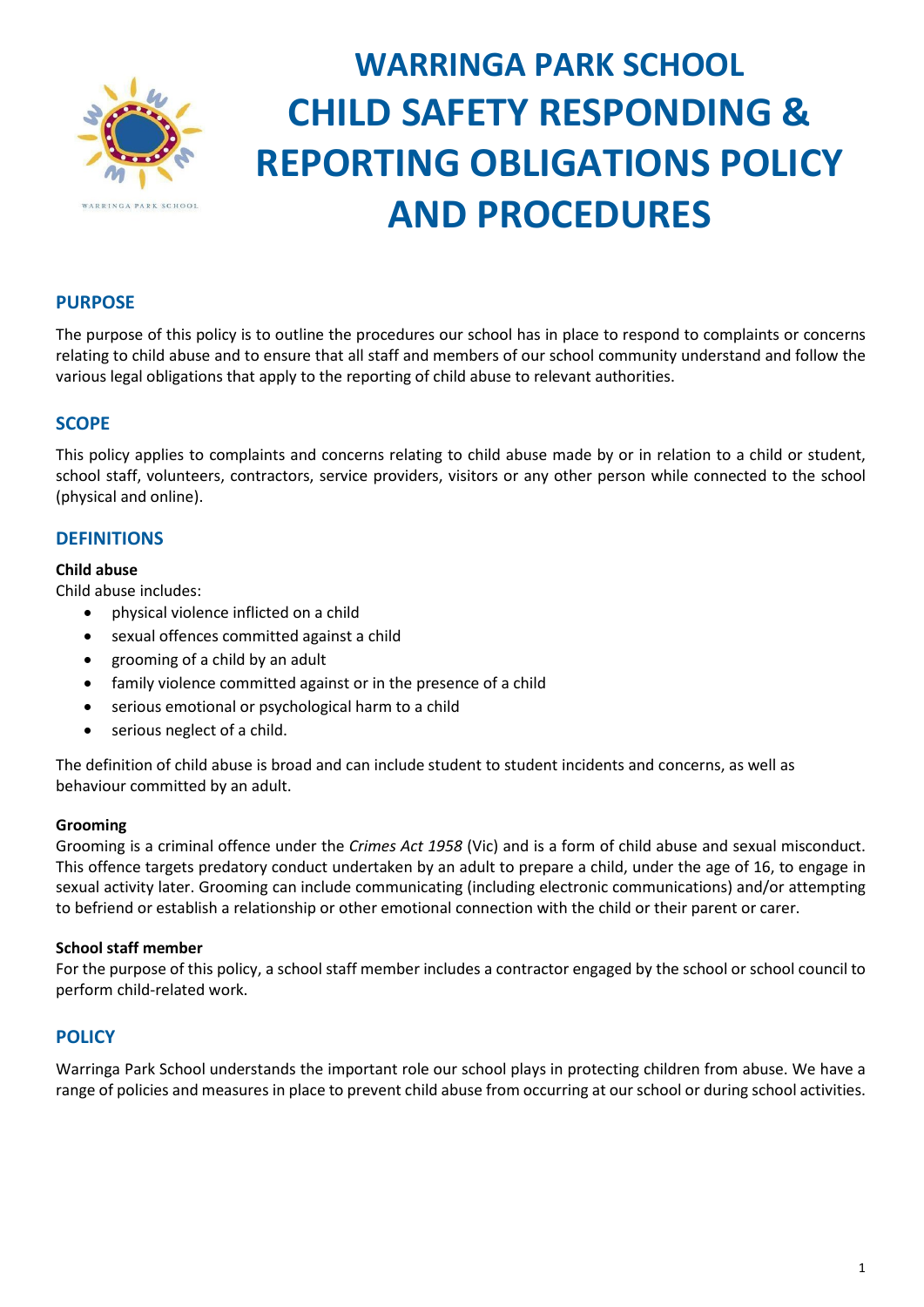#### **INFORMATION FOR STUDENTS**

- All students should feel safe to speak to any staff member to raise any concerns about their safety or any other concerns that they have.
- If a student does not know who to approach at Warringa Park School they should start with a member of leadership

## **IDENTIFYING CHILD ABUSE**

To ensure we can respond in the best interests of students and children when complaints or concerns relating to child abuse are raised, all staff and relevant volunteers must:

- understand how to identify signs of child abuse and behavioural indicators of perpetrators for detailed information on identifying child abuse and behavioural indicators of perpetrators refer t[o Identify child abuse.](https://www.education.vic.gov.au/school/teachers/health/childprotection/Pages/identify.aspx)
- understand their various legal obligations in relation to reporting child abuse to relevant authorities for detailed information on the various legal obligations refer to Appendix A
- follow the below procedures for responding to complaints or concerns relating to child abuse, which ensure our school acts in the best interests of students and children and complies with both our legal and Department policy obligations.

At Warringa Park School we recognise the diversity of the children, young people, and families at our school and take account of their individual needs and backgrounds when considering and responding to child safety incidents or concerns.

## **PROCEDURES FOR RESPONDING TO AN INCIDENT, DISCLOSURE, ALLEGATION OR SUSPICION OF CHILD ABUSE**

In responding to a child safety incident, disclosure, allegation or suspicion, Warringa Park School will follow:

- the [Four Critical Actions for Schools](https://www.education.vic.gov.au/Documents/about/programs/health/protect/FourCriticalActions_ChildAbuse.pdf) for complaints and concerns relating to all forms of child abuse
- the [Four Critical Actions: Student Sexual Offending](https://www.education.vic.gov.au/school/teachers/health/childprotection/Pages/stusexual.aspx) for complaints and concerns relating to student sexual offending
- our Student Wellbeing and Engagement Policy and Bullying Prevention Policy for complaints and concerns relating to student physical violence or other harmful student behaviours.

#### **SCHOOL STAFF AND VOLUNTEER RESPONSIBILITIES**

#### **1. Immediate action**

If a school staff member or volunteer witnesses an incident of child abuse, or reasonably believes, suspects or receives a disclosure or allegation that a child has been, or is at risk of being abused, they must:

- If a child is at immediate risk of harm, separate alleged victims and others involved, administer first aid (appropriate to their level of training) and call 000 for urgent medical or police assistance where required to respond to immediate health or safety concerns.
- Notify The Principal or the child safety officer Danielle Heckmann, or a member of the leadership team or wellbeing team as soon as possible, who will ensure our school follows the steps in these procedures.

NOTE for staff and volunteers:

- if you are uncertain if an incident, disclosure, allegation or suspicion gives rise to a concern about child abuse you must always err on the side of caution and report the concern to a member of the leadership team.
- If a member of the leadership team is unavailable, the wellbeing team will take on this role.
- If the concerns relates to the conduct of the Child Safety Officer notify the principal or the [relevant regional](https://www.vic.gov.au/contact-us-department-education-and-training#regional-office-contact-list)  [office](https://www.vic.gov.au/contact-us-department-education-and-training#regional-office-contact-list) where the person nominated above is the principal who must then take on responsibility for ensuring our school follows these procedures.

Refer to Appendix B for guidance on how to respond to a disclosure of child abuse.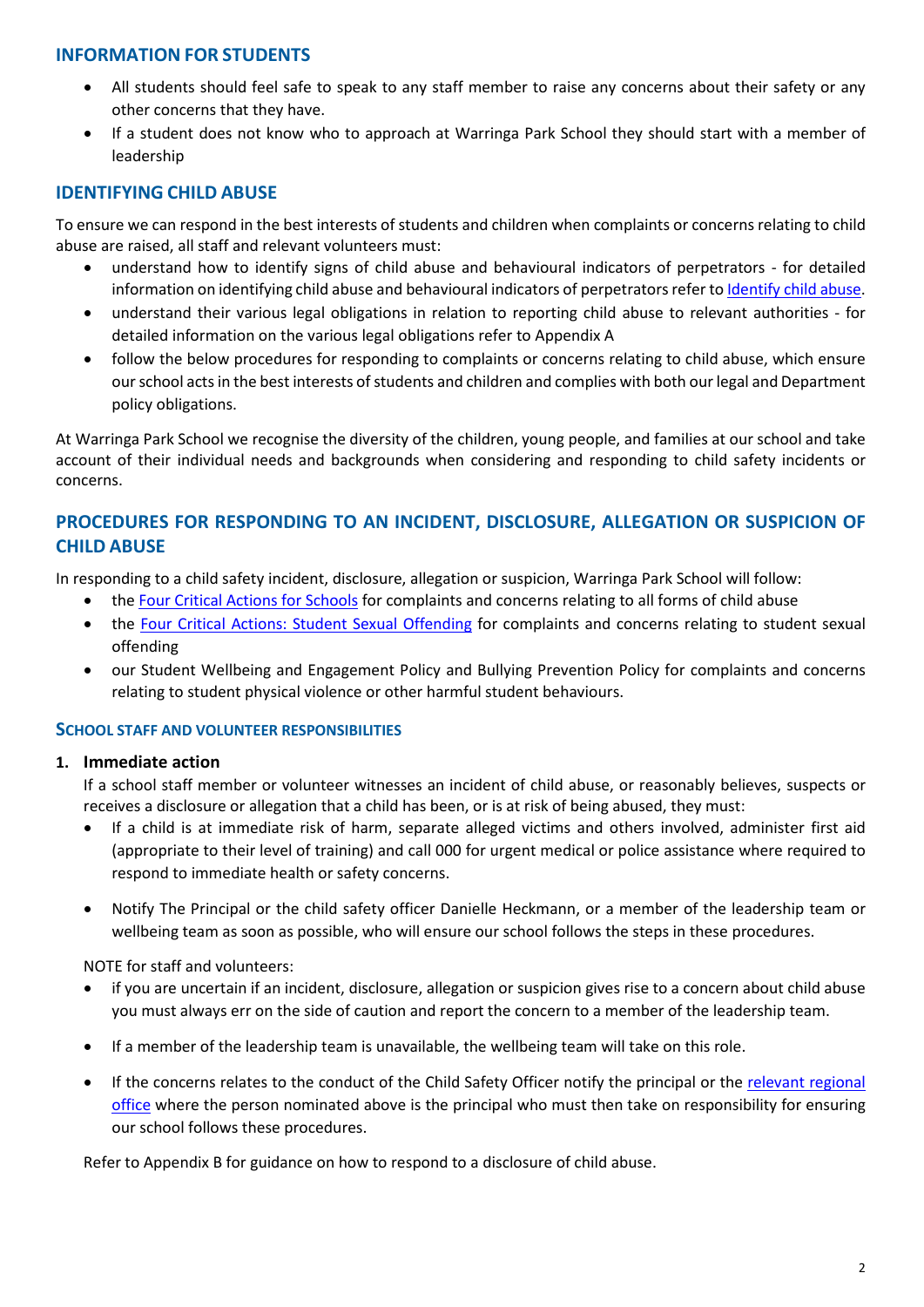## **2. Reporting to authorities and referring to services**

As soon as immediate health and safety concerns are addressed, and relevant school staff have been informed, a member of the leadership team **must** report all incidents, suspicions and disclosures of child abuse as soon as possible.

The following steps will ensure our school complies with the four critical actions as well as additional actions required under the Child Safe Standards.

The member of leadership must ensure:

- all relevant information is reported to the Department of Families, Fairness and Housing (DFFH) Child Protection, Victoria Police or relevant services where required
- the incident is reported to the Department's [eduSafe Plus portal](https://services.educationapps.vic.gov.au/edusafeplus) or the Incident Support and Operations Centre (1800 126 126) in accordance with the severity rating outlined in the [Managing and Reporting School](https://www2.education.vic.gov.au/pal/reporting-and-managing-school-incidents-including-emergencies/policy)  [Incidents Policy](https://www2.education.vic.gov.au/pal/reporting-and-managing-school-incidents-including-emergencies/policy)
- all [reportable conduct](https://www2.education.vic.gov.au/pal/reportable-conduct-scheme/policy) allegations or incidents are reported by the Principal to the Department's Employee Conduct Branch (03 7022 0005) – where a reportable conduct allegation is made against the Principal, the Regional Director must be informed who will then make a report to Employee Conduct Branch

NOTE: In circumstances where staff members are legally required to report child abuse to DFFH Child Protection or Victoria Police and they are unable to confirm that the information has been reported by another person at the school or the designated member of school staff does not agree that a report needs to be made, the staff member who has formed the reasonable belief must still contact DFFH Child Protection and Victoria Police to make the report.

If you believe that a child is not subject to abuse, but you still hold significant concerns for their wellbeing you must still act. This may include making a referral or seeking advice from Child FIRST or The Orange Door (in circumstances where the family are open to receiving support) DFFH Child Protection or Victoria Police.

## **3. Contacting parents or carers**

The member of leadership must ensure parents and carers are notified unless advised otherwise by DFFH Child Protection or Victoria Police, or there are other safety and wellbeing concerns in relation to informing parents/carers.

Principals may contact the Department of Education and Training Legal Division for advice on notifying parents and carers, and where relevant, the wider school community.

For further guidance, refer to [PROTECT Contacting parents and carers](https://www.education.vic.gov.au/school/teachers/health/childprotection/Pages/actionthree.aspx)

## **4. Ongoing protection and support**

The member of leadership and Principal must ensure appropriate steps are taken by the school to protect the child and other children from any continued risk of abuse. These steps must be taken in consultation with any relevant external agency or Department staff such as DFFH Child Protection, Victoria Police, Legal Division or Employee Conduct Branch. Ongoing protection will also include further reports to authorities if new information comes to light or further incidents occur.

Appropriate, culturally sensitive and ongoing support must be offered and provided to all affected students. Ongoing support will be based on any available advice from the Department, parents and carers, health practitioners, and other authorities (such as DFFH or Victoria Police) and may include referral to wellbeing professionals, development of a safety plan, student support group meetings, and, for student to student incidents, behaviour management and support measures.

## **5. Recordkeeping**

The member of the leadership team will ensure that:

- detailed notes of the incident, disclosure, allegation or suspicion are taken seriously using the Responding to [Suspected Child Abuse: Template](https://www.education.vic.gov.au/Documents/about/programs/health/protect/PROTECT_Schoolstemplate.pdf) or the [Responding to Student Sexual Offending: template](https://www.education.vic.gov.au/Documents/about/programs/health/protect/SSO_ReportingTemplate.docx) including, where possible, by the staff member or volunteer who reported the incident, disclosure, or suspicion to them
- detailed notes are taken of any immediate or ongoing action taken by the school to respond to the incident, disclosure, allegation or suspicion
- all notes and other records relating to the incident, disclosure, allegation or suspicion, including the schools immediate and ongoing actions, are stored securely in secure admin folders and on UDrive.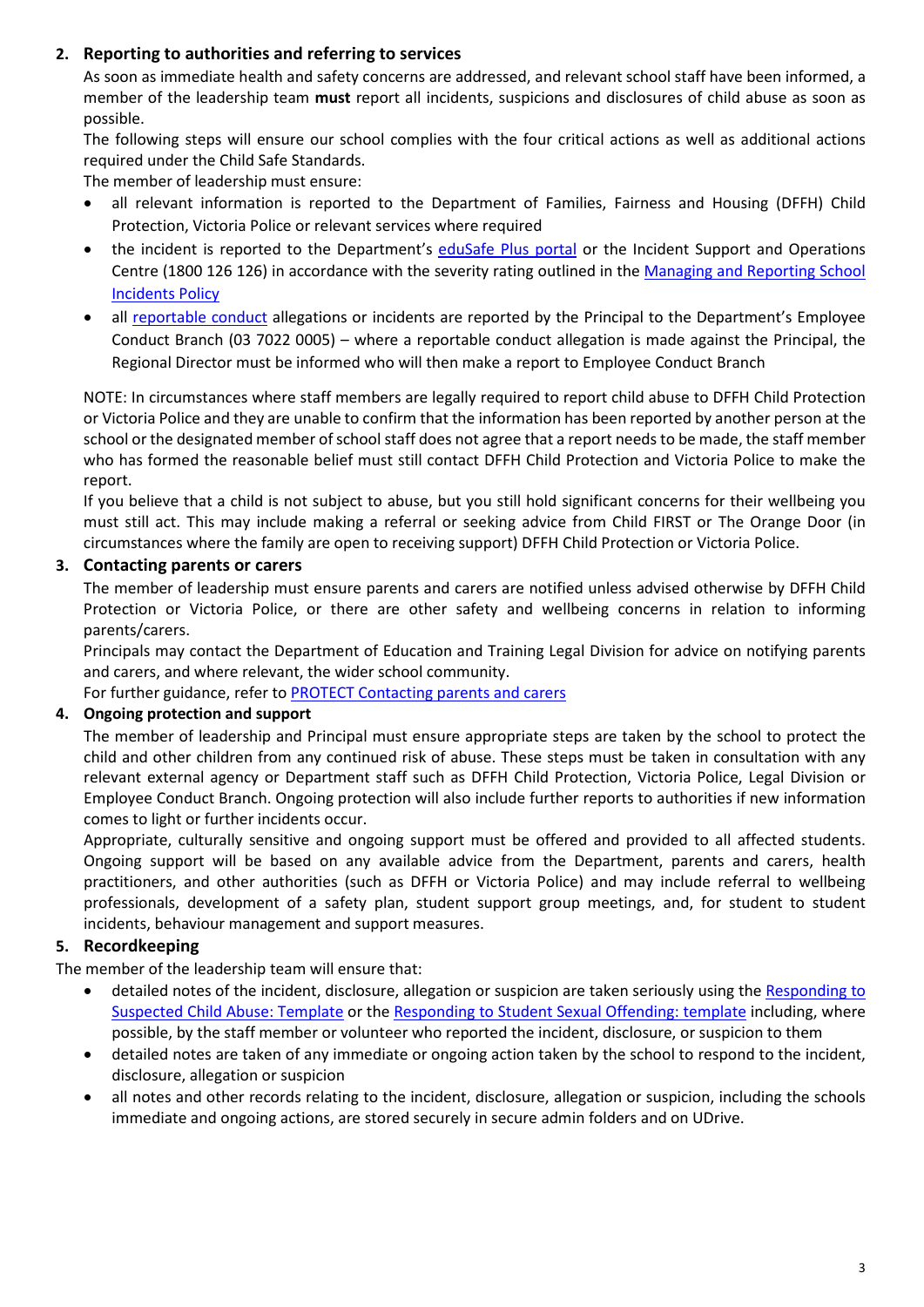## **FOR SCHOOL VISITORS AND SCHOOL COMMUNITY MEMBERS**

All community members aged 18 years or over have legal obligations relating to reporting child abuse – refer to Appendix A for detailed information.

Any person can make a report to DFFH Child Protection or Victoria Police if they believe on reasonable grounds that a child is in need of protection. For contact details, refer to th[e Four Critical Actions.](https://www.education.vic.gov.au/Documents/about/programs/health/protect/FourCriticalActions_ChildAbuse.pdf)

Members of the community do not have to inform the school if they are making a disclosure to DFFH Child Protection or the Victoria Police. However, where a community member is concerned about the safety of a child or children at the school, the community member should report this concern to the principal so that appropriate steps to support the student can be taken.

## **ADDITIONAL REQUIREMENTS FOR ALL STAFF**

All staff play an important role in supporting student safety and wellbeing and have a duty of care to take reasonable steps to prevent reasonably foreseeable harm to students.

Fulfilling the roles and responsibilities in the above procedure does not displace or discharge any other obligations that arise if a person reasonably believes that a child is at risk of child abuse. This means that if, after following the actions outlined in the procedure, a staff member reasonably believes that a child remains at risk of abuse, they must take the following steps:

- if they are concerned that the school has not taken reasonable steps to prevent or reduce the risk, raise these concerns with the principal in the first instance, and escalate to the regional office if they remain unsatisfied.
- report the matter to the relevant authorities where they are unable to confirm that the information has been reported by another staff member

Staff must refer to Appendix A for further information on their obligations relating to reporting to authorities.

## **COMMUNICATION**

This policy will be communicated to our school community in the following ways:

- Available publicly on our school's website
- Included in staff induction processes and annual staff training
- Included in volunteer induction processes and training for relevant volunteers
- Discussed an annual staff briefings or meetings
- Included in staff handbook or manual
- Hard copy available from school administration upon request

## **FURTHER INFORMATION AND RESOURCES**

The following Department of Education and Training policies and guidance are relevant to this policy:

- [Child Safe Standards](https://www2.education.vic.gov.au/pal/child-safe-standards/policy)
- Protecting Children [Reporting and Other Legal Obligations](https://www2.education.vic.gov.au/pal/protecting-children/policy)
- [Managing and Reporting School Incidents](https://www2.education.vic.gov.au/pal/reporting-and-managing-school-incidents-including-emergencies/policy)
- [Reportable Conduct](https://www2.education.vic.gov.au/pal/reportable-conduct-scheme/policy)
- [Restraint and Seclusion](https://www2.education.vic.gov.au/pal/restraint-seclusion/policy)
- [Identify child abuse](https://www.education.vic.gov.au/school/teachers/health/childprotection/Pages/identify.aspx)
- Report child abuse [in schools \(including four critical actions\)](https://www.education.vic.gov.au/school/teachers/health/childprotection/Pages/report.aspx)
- [Identify and respond to student sexual offending](https://www.education.vic.gov.au/school/teachers/health/childprotection/Pages/stusexual.aspx)

The following school policies are also relevant to this policy:

- Child Safety Policy
- Child Safety Code of Conduct
- Statement of Values and School Philosophy
- Student Wellbeing and Engagement Policy
- Volunteer Policy